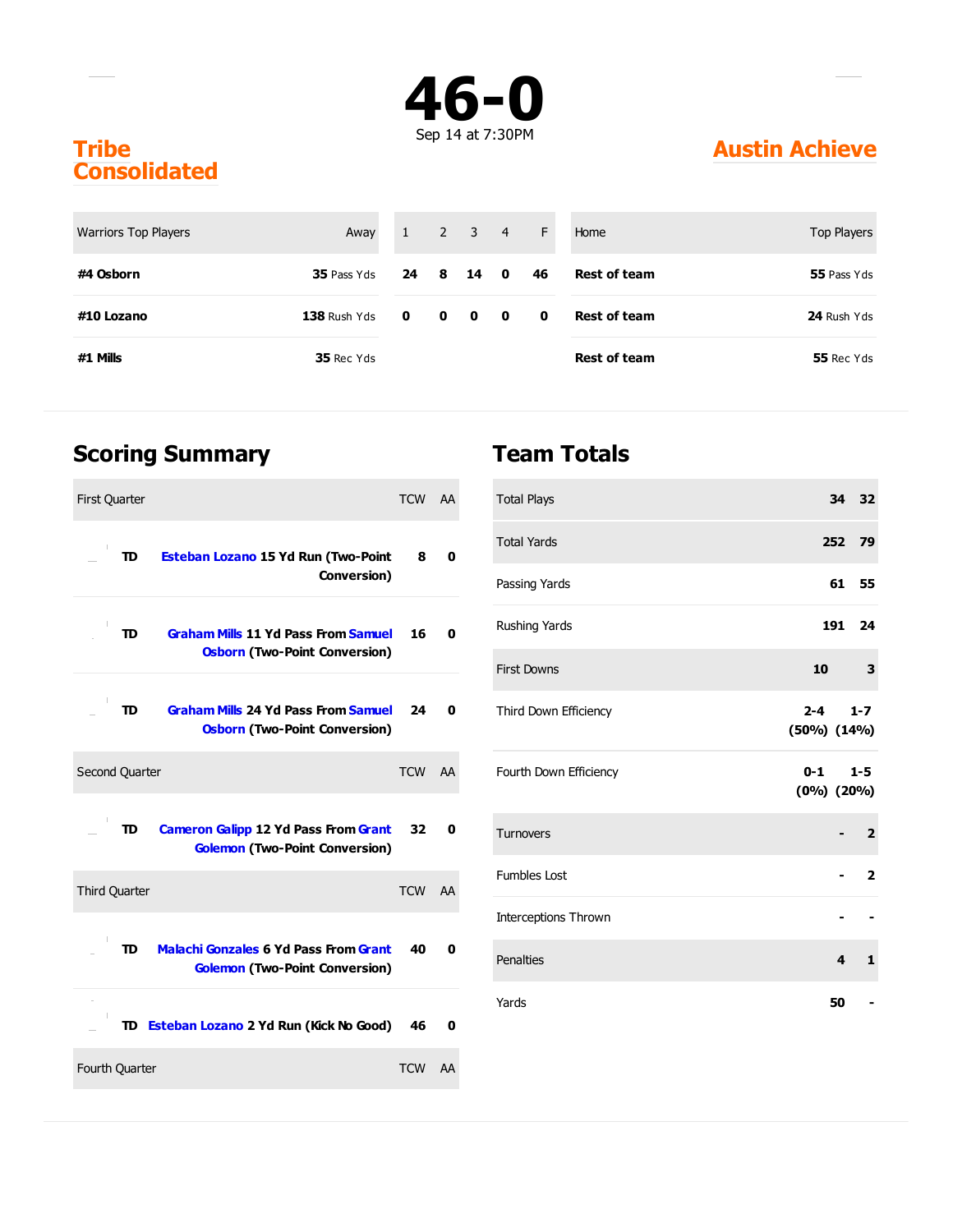## **Offense**

| Passing          | Comp/Att Yds TD Int Long 2PT |                            |                |                   |       |   |
|------------------|------------------------------|----------------------------|----------------|-------------------|-------|---|
| #4 S. Osborn     | $2/3$ 35 2                   |                            |                |                   | $-24$ |   |
| #6 G. Golemon    | $3/7$ 26 2                   |                            |                | $\sim$ 100 $\mu$  | 12    |   |
| Rushing          |                              | Att Yds TD Long Fum 2PT    |                |                   |       |   |
| #10 E. Lozano    |                              | 11 138 2 35                |                |                   |       |   |
| #4 S. Osborn     |                              | 6 52                       | $\blacksquare$ | 15                |       |   |
| #21 T. Guy       | 1                            | 6                          | $\sim$         | 6                 |       |   |
| #6 G. Golemon    |                              | $1 - 5$                    |                |                   |       |   |
| Rest of team     |                              |                            |                |                   |       | 5 |
| Receiving        |                              | Rec Yds TD Long Fum 2PT    |                |                   |       |   |
| #1 G. Mills      |                              | $2\quad 35\quad 2\quad 24$ |                |                   |       |   |
| #18 C. Galipp    | 1                            | 12                         | $\mathbf{1}$   | 12                |       |   |
| #44 B. Hostetler | 1                            | 8                          |                | 8                 |       |   |
| #22 M. Gonzales  | 1                            | 6                          |                | $\mathbf{1}$<br>6 |       |   |

| Passing      | Comp/Att Yds TD Int Long 2PT |        |    |                         |  |
|--------------|------------------------------|--------|----|-------------------------|--|
| Rest of team | $5/17$ 55 - - 26             |        |    |                         |  |
| Rushing      |                              |        |    | Att Yds TD Long Fum 2PT |  |
| Rest of team |                              |        |    | 14 24 - 56 2            |  |
| Receiving    |                              |        |    | Rec Yds TD Long Fum 2PT |  |
| Rest of team |                              | 5 55 - | 26 |                         |  |

### **Defense**

|                  |                |                |          |                |                |                | Tk Ast Sck TFL Sfty Int Fum Blks TD |  |
|------------------|----------------|----------------|----------|----------------|----------------|----------------|-------------------------------------|--|
| #6 G. Golemon    |                |                | 11 1 1 6 |                |                |                |                                     |  |
| #4 S. Osborn     | 4              |                |          |                |                |                |                                     |  |
| #42 A. Collier   | $\mathbf{1}$   | $\blacksquare$ |          | $\blacksquare$ | $\blacksquare$ | $\blacksquare$ |                                     |  |
| #44 B. Hostetler | 1              |                |          |                |                |                |                                     |  |
| #5 L. Mills      | 1.             |                |          |                |                | 1              |                                     |  |
| #21 T. Guy       | $\blacksquare$ | 1              |          |                |                |                |                                     |  |
| #22 M. Gonzales  |                | 7              |          |                |                |                |                                     |  |